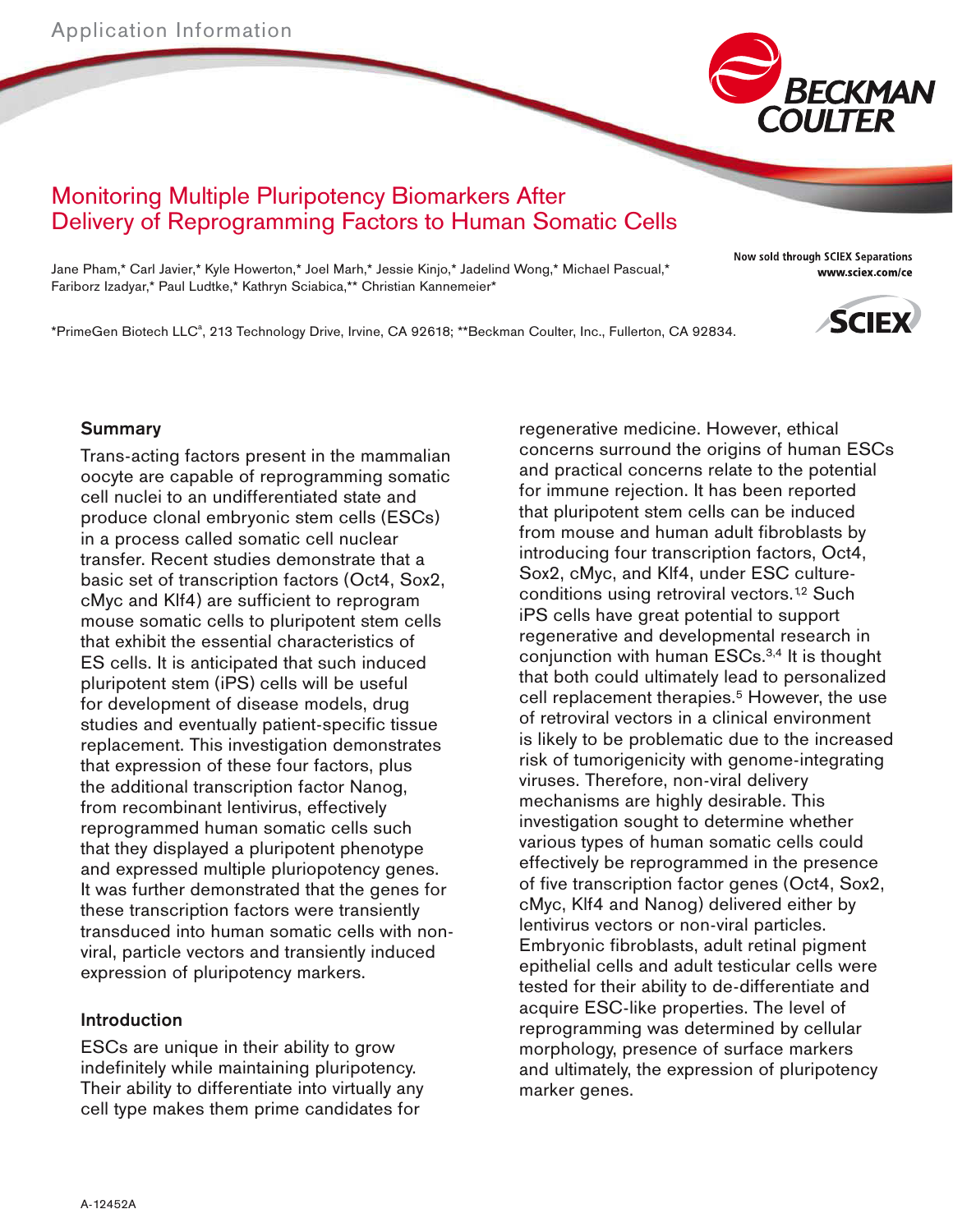#### **Results**

#### Morphology and cell surface marker analysis of transduced human somatic cells

Human embryonic fibroblasts (HEF) were infected with recombinant lentivirus containing the cDNAs for five transcription factors (Oct4, Sox2, cMyc, Klf4 and Nanog) to verify that previously reported results<sup> $12$ </sup> could be replicated in this study. Additionally, human adult retinal pigment epithelial (RPE) cells were also infected with the same combination of lentiviruses to determine if adult human somatic cells of a different tissue origin could be effectively reprogrammed. Colonies resembling stem cell colonies were detected after 14 (RPE) or 19 (HEF) days (Figure 1). Twenty of the RPE and three of the HEF colonies were successfully expanded. While the RPE colonies could be treated with trypsin at an early stage in expansion, the HEF colonies had to be picked manually. During expansion, 10% of the RPE colonies and 80% of the HEF colonies developed fibroblastic morphology. Taken together, these suggest a more sustained and robust change in the RPE colonies as compared to HEF. Cell surface marker analysis of the colonies revealed that the RPE cells did not stain for any embryonic stem cell surface marker, whereas the HEF colonies stained positive for the hESC surface markers SSEA4, Tra1-81 and Tra1-60 (Figure 1).

#### Gene expression analysis of transformed cells

Multiplex gene expression profiling was used to measure the relative expression of each pluripotency marker in experimental cells. HEFs did not show any expression of pluripotent markers before infection (Figure 2). Expression of the five transduced transcription factors was first detected at seven days postinfection, accompanied by a slight upregulation of the fibroblast markers Thy1 and Col5A2, the mesoderm marker Brachyury and the germcell-specific marker cRET. Earlier reports of reprogramming in adult mouse tail fibroblasts suggested activation of ALPL and a downregulation of Thy1 as well as other fibroblast differentiation marker genes.6,7,8 In this experiment however, the steepest increase of ALPL was detected after day 17. Moreover, the fibroblast marker genes Thy1 and Col5A2

increased markedly at seven days postinfection, but then decreased to the control level of expression seen in untreated HEFs. These results suggest that the timeline and marker expression profiles in human and mouse fibroblasts may be different during reprogramming.

The levels of cDNA expression of pluripotent genes in the SSEA4+ population of HEFs at day 17 were greater than in the overall cell population at day seven (data not shown), suggesting a progressive enrichment of the virus-expressing cells in the SSEA4+ population. There was small but distinguish able upregulation of a number of pluripotent marker genes (hTERT, ALPL, Cripto, Sall4 and Dppa5), suggesting that within the virusexpressing SSEA4<sup>+</sup> cells, only a small fraction of cells were de-differentiated, as described by Mikkelsen et al.<sup>8</sup> An alternative explanation would be the beginning of a global expression change leading to iPS cells. Nevertheless, after replating the SSEA4<sup>+</sup> population, no colonies could be detected. In summary, HEF colonies expressed a complete set of endogenous pluripotent marker genes 30 days post-infection, strongly implying that these cells were de-differentiated. Further studies are necessary to determine if these cells have full pluripotentiality.

Control RPE cells infected with GFP-lentivirus had low endogenous cMyc and intermediate levels of Klf4 expression, but no expression of any other pluripotent markers (Figure 3). After transduction and clonal expansion, one RPE clone (no. 6), had expression of Klf4, cMyc and Nanog, but lacked Oct4 and Sox2 cDNA expression. This strongly suggests that just two transcription factors, cMyc and Nanog, were transduced into these cells. For RPE colonies, endogenous Klf4 expression rose after 5 factor infection as did total (endogenous plus exogenous) Klf4 cDNA expression. However, this phenomenon was also observed in control RPE cells plated onto MEF feeder cells and grown in hESC medium (data not shown). It can therefore not be assumed that these RPE calls have been infected with the Klf4 virus, unless the cells have been tested for the viral insert. In summary, no upregulation of any of the tested pluripotent marker genes was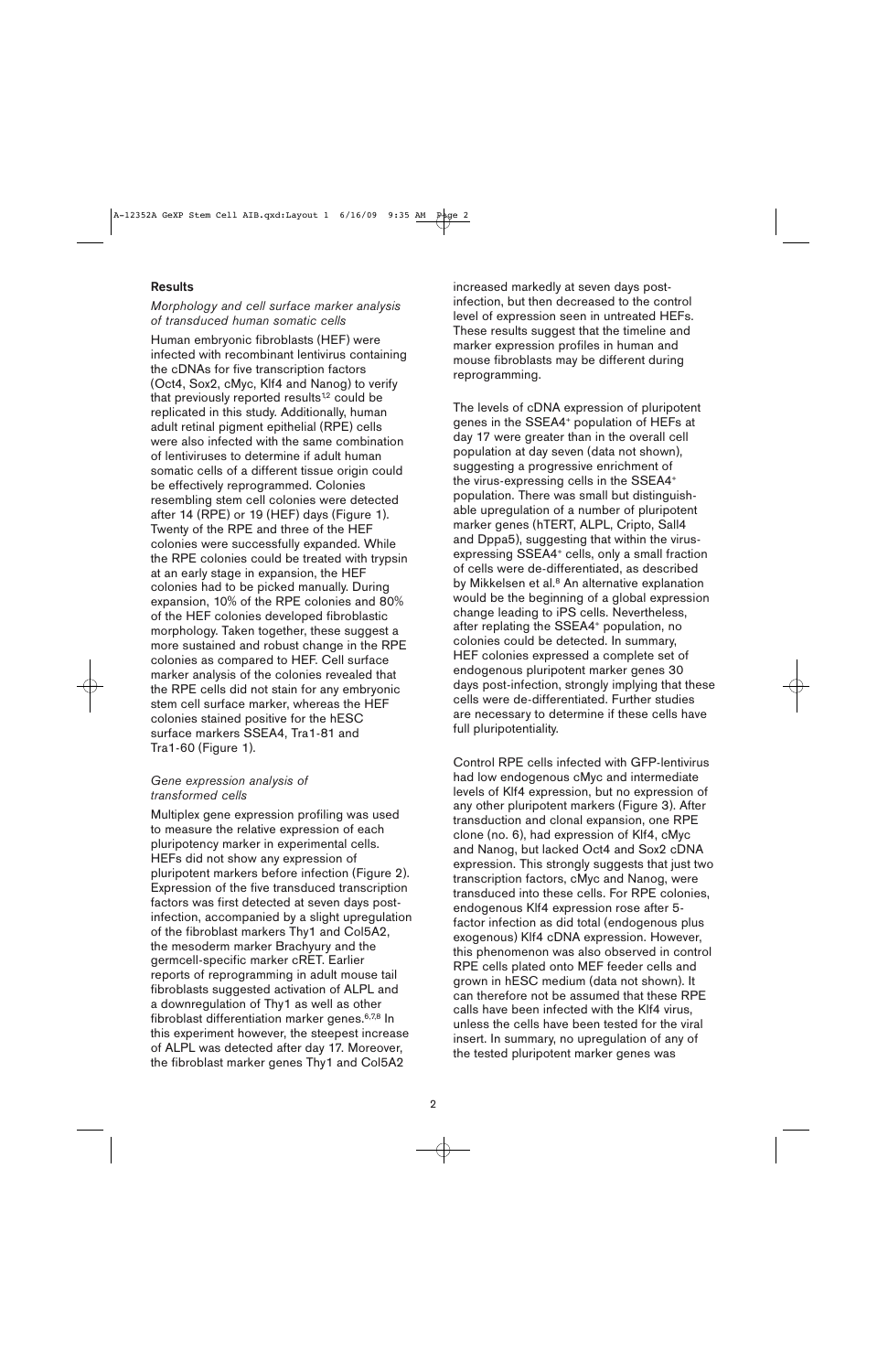

Figure 1. Derivation of intermediate retinal pigment epithelial cells and human embryonic fibroblast iPS-like cells.

- (a) RPE cells grown in normal media before virus infection.
- (b) RPE cells 18 days post infection with lentivirus containing Oct4, Sox2, KLF4, cMyc and Nanog virus. Cells have been grown in RPE culture medium for 6 days on a normal culture dish and subsequently seeded onto MMC-treated MEF feeder cells at a density of 5 x 10<sup>4</sup> cells. Colonies emerged after 14 – 18 days with a frequency of approximately 1/500. Colonies did not stain for SSEA4.
- (c) The colonies could be picked and passaged onto new feeder cells by manual picking. The resulting colonies maintained their morphology, but grew slowly. Colonies did not stain for Tra1-81.
- (d) RPE colonies were trypsinized and passaged onto new feeder cells without losing their morphology. Colonies did not stain for Tra1-60.
- (e) Human embryonic fibroblasts grown before virus infection. (f) Six days post infection, infected HEF cells were seeded onto MEF feeder cells at a density of 5 x 104 cells. HEF colonies emerging 18 days post infection at a rate of 1 in 1 x 10<sup>4</sup>. Colonies staining for SSEA4 were manually picked and passaged onto fresh feeder cells.
- (g) Colonies grew rapidly and maintained their expression of SSEA4. (h) Resulting colonies also stained for Tra1-81 and (i) Tra1-60. The colonies maintained their morphology at a rate of 20%. Differentiated cells were observed at the shape and size of fibroblasts.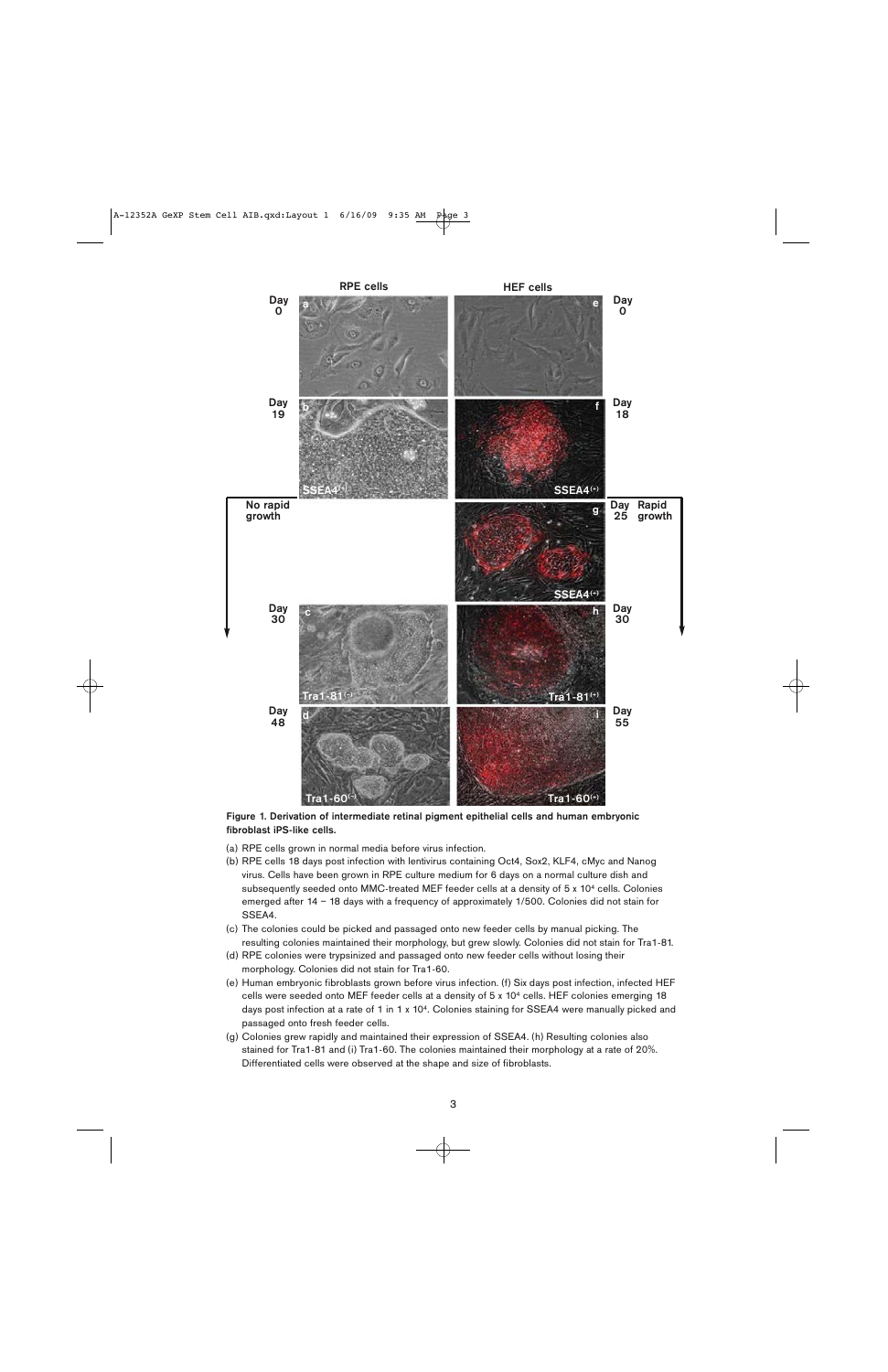



#### Figure 2. Gene expression panel of human embryonic fibroblast.

- (1) Human embryonic fibroblasts grown in normal culture media before virus infection.
- (2) HEFs grown in culture medium 6 days post infection.
- (3) HEFs grown in culture medium for 6 days post infection with lentiviral constructs containing KLF4, Sox2, Oct4, Nanog and cMyc and subsequently plated in hESC media on MEF feeder cells and grown for 11 days. Cells were then stained and sorted for SSEA4. The SSEA4-positive population was analyzed.
- (4) Established HEF iPS cell culture at day 30 post infection. Gene A is cRET and Gene B is Brachyury.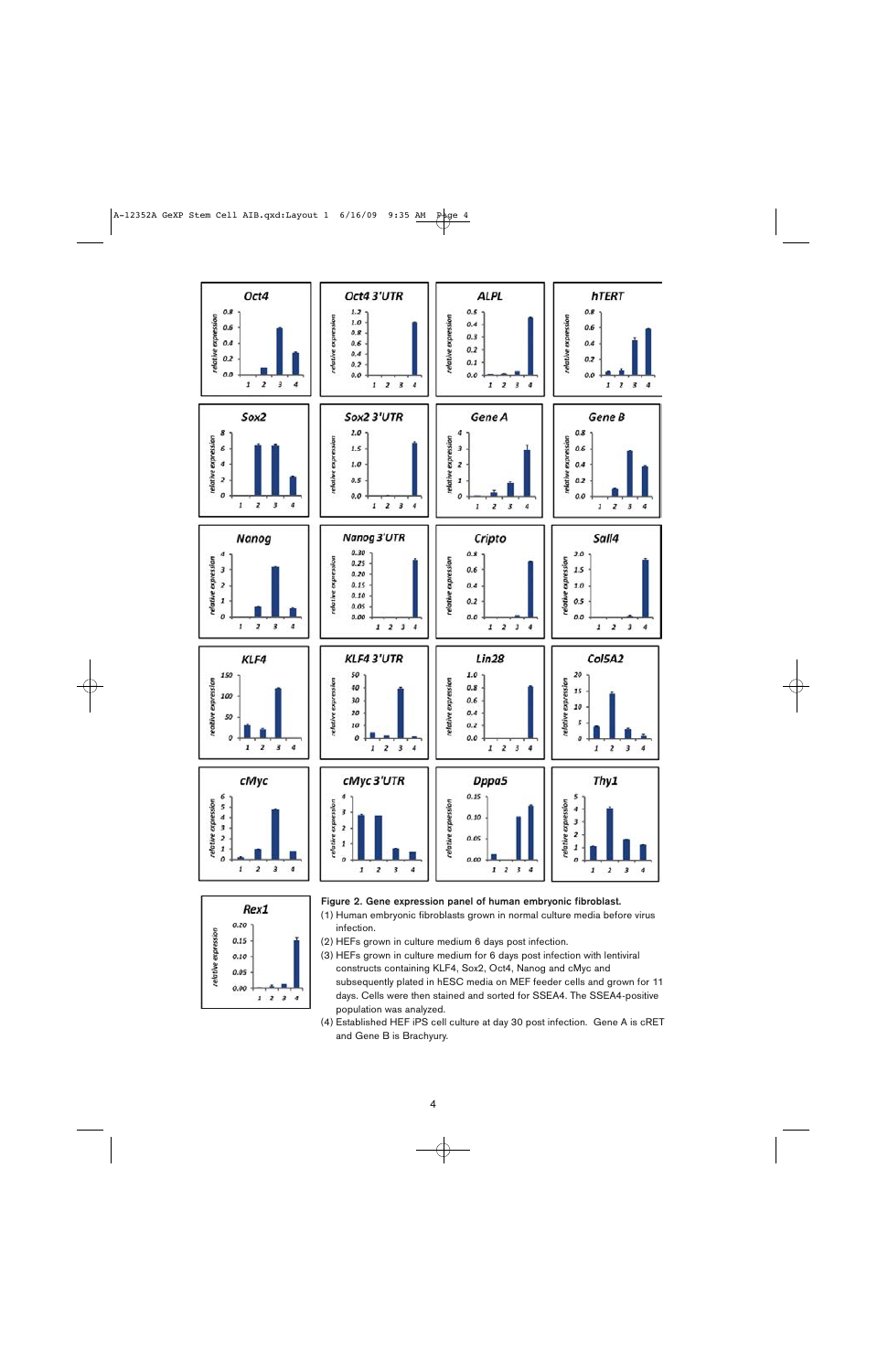

Figure 3. Gene expression panel of retinal pigment epithelial cells.

- (1) RPE cells grown in normal media before virus infection.
- (2) RPE cells grown on mitomycin C (MMC) treated mouse embryonic fibroblast (MEF) feeder cells in hESC media at 30 days post-infection with lentiviruses containing cDNAs encoding Oct4, Sox2, KLF4, cMyc and Nanog transcription factors.
- (3) RPE cells grown on MMC treated MEF feeder cells after two more rounds of subsequent virus.

observed 30 days post-infection in any of the resultant RPE cell lines.

In the interest of deriving iPS cells from these intermediate RPE cells, we tested whether the missing pluripotent transcription factors could be transduced at a later time point. For these experiments, RPE colonies were transduced with lentiviruses having a bi-cistronic construct containing Klf4, Oct4 or Sox2 in combination with GFP (Figure 4). Using this approach, it was possible to infect the RPE colonies, sort for GFP-positive cells to ensure that only infected cells were plated, and then infect again, thereby increasing the probability that all three transcription factors entered the cell. Gene expression analysis (Figure 3) showed that re-infection led to the uptake of Oct4, Sox2 and Klf4 cDNA. However, there was no

change in SSEA4-staining (data not shown) or endogenous pluripotent marker expression (Figure 3), suggesting that sequential infection under these conditions did not lead to an iPS state in the observed timeframe of 30 days. Similarly, it has been reported that ectopic expression of Oct4 and cMyc is sufficient to induce hESC-like morphological changes in human fibroblasts without inducing pluripotency.9

Interestingly, cRET and Brachyury are upregulated early in the reprogramming process in HEF iPS-like cells (Figure 2), while there is little to no activation of those genes after initial infection of RPE cells (Figure 3). Only after reinfection of the Nanog- and cMyc-expressing RPE cells with the missing transcription factors is there a minor increase in the expression of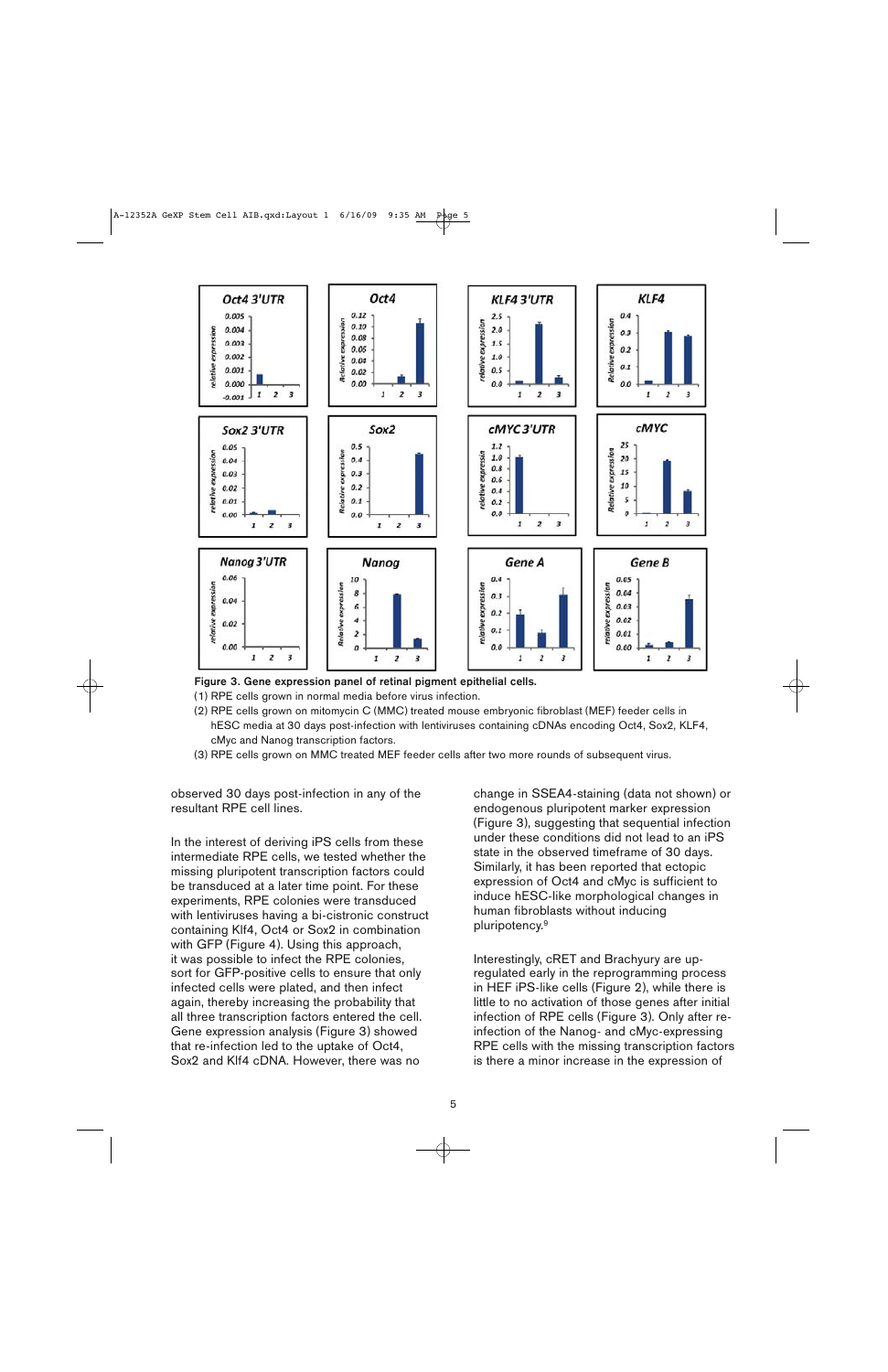

Figure 4. Flow chart for re-infection experiment.

cRET and activation of Brachyury. One could speculate that the delayed activation in expression of Brachyury and cRET may be the cause for the failed de-differentiation in RPE cells.

### Non-viral delivery of transcription factor genes

Non-viral genetic delivery mechanisms are highly desirable to avoid the drawbacks of viral vectors in the clinical setting. Single walled carbon nanotubes (SWNT) have been reported to bind and deliver DNA into the nuclei of cells.10 The five transcription factor plasmid DNAs (Oct4, Sox2, Klf4, cMyc and Nanog) were bound to SWNT. Human testicular fibroblasts were stably transformed with a lentivirus encoding a red fluorescent protein (RFP) driven by the Nanog promoter to create RFP reporter cells (HT42 NP). Detection of RFP production served as a visual indicator of Nanog promoter activation and the initiation of cellular reprogramming. HT42 NP cells were incubated with the plasmid-bound SWNT particles. The transfection efficiency achieved with this method was consistently below 5% as determined by flow cytometry analysis (data not shown). However, five days after transfection, a few RFP-positive colonies could be observed (Figure 5). These colonies grew slowly until day 12 and then stopped, still expressing RFP. While no cell lines resulted, it was possible to stain two RFP-positive colonies with anti-SSEA4 antibody (Figure 5). The results suggested that after transfection with 5 transcription factor plasmid DNAs, HT42 NP cells may enter a transient state of activation of both SSEA4 and the Nanog promoter. However, the failure to establish cell lines suggested that the levels of transcription factor proteins, or the timing of expression, were insufficient to allow stable reprogramming. Published results with a doxycycline-inducible retrovirus6,7,8 suggest the necessity of stable transcription factor expression over at least nine days in mouse cells. Therefore, the expression profile of HT42 NP cells was evaluated after delivery of the five transcription factor plasmid DNAs coupled to SWNT. RNA samples were collected at Day 0 (8 hours), 7 and 14 days after treatment and expression was analyzed using multiplex XP-PCR.<sup>b</sup> Expression of plasmid DNAs introduced by SWNT was confirmed by XP-PCR and, as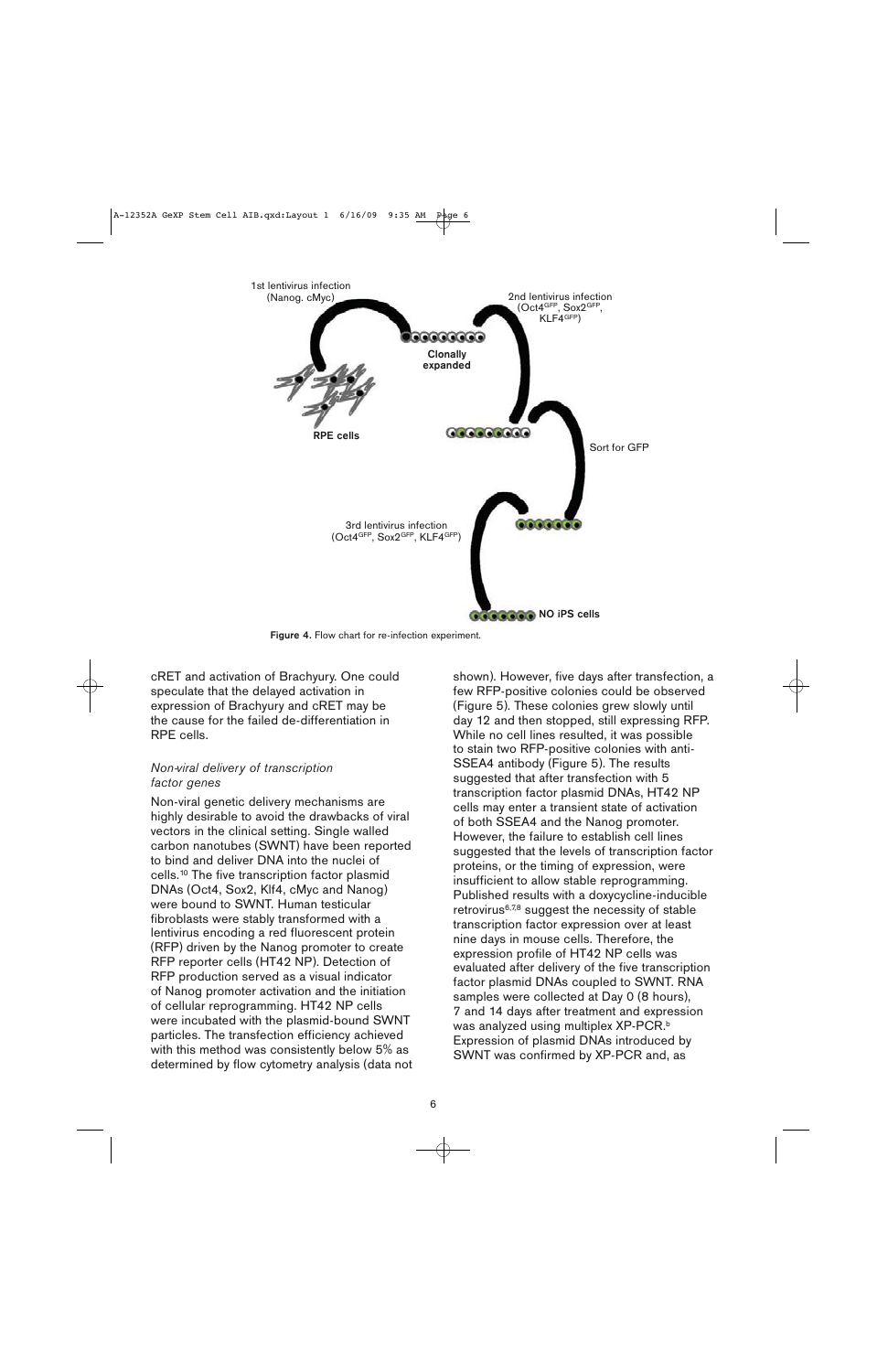

expected, the expression levels drastically decreased from day zero to day seven (Figure 6). Interestingly, expression levels of two pluripotent marker genes in the panel, Sall4 and endogenous Nanog (Nanog 3'UTR), increased coincident with the expression from the plasmid DNA. Thus, a transient activation of the Nanog promoter in HT42 NP cells was confirmed by two different methods. Surprisingly, expression levels of the reported early reprogramming marker ALPL<sup>6,7,8</sup> were decreased relative to controls. This could be due to the fact that HT42 NP cells already have a high level of ALPL expression and in this case, the expected increase in ALPL may not have been detectable against the high background. In further support of the induced changes in human testicular (HT) cells after delivery of five transcription factors DNAs, cRET and Brachyury were consistently upregulated. Combined with similar findings in virally-transduced HEF cells, there is additional support for the idea that HT cells are responsive to reprogramming signals, but either the timing and/or co-expressed levels of transduced genes are not effective to induce a stable expression of pluripotent genes. Alternatively, Sox2 expression could

#### Figure 5. SWNT-bound 5 transcription factor DNA leads to colony formation without establishing a cell line.

- (a) HT42 NP cells 7 days after transfection with SWNT bound 5 Factor DNA. RFP expression is driven by the Nanog promoter.
- (b) HT42 NP cells 14 days after transfection with SWNT bound 5 Factor DNA. RFP expression is driven by the Nanog promoter.
- (c) HT42 NP cells 14 days after transfection with SWNT bound 5 Factor DNA. RFP expression is driven by the Nanog promoter. Colonies were stained with a FITC coupled SSEA4 antibody. A merge of the picture lead to yellow color in Nanog and SSEA4<sup>+</sup> cells. There was no further growth detectable after day 12 of transfection. All pictures are 20 x magnifications.

not be detected in the treated HT cells and this could account for the observed defective reprogramming.

To investigate whether the failure to reprogram might be related to the type of delivery particle, HEFs were treated with the stable aggregates formed between the five transcription factor plasmid DNAs and polyethylene imine (PEI) particles. The latter delivery method consistently produced transfection efficiencies >25% (data not shown), in comparison to less than 5% with SWNT. The expression levels of the five transcription factors increased for 24 hours after infection and then dropped after 72 hours (Figure 7). In contrast to the SWNT treatment of HT42 NP cells, no change was observed in expression of Sall4 or endogenous Nanog in HEF. Additionally, no colonies were observed with HEF (data not shown). The differences in pluripotent marker expression between HT and HEF imply that perhaps a more rapid activation of Nanog may occur in the HT cells than in HEFs, which may account for the presence of HT colonies and absence of HEF colonies with particle-based transduction. It is possible that intrinsic epigenetic genomic plasticity may play a role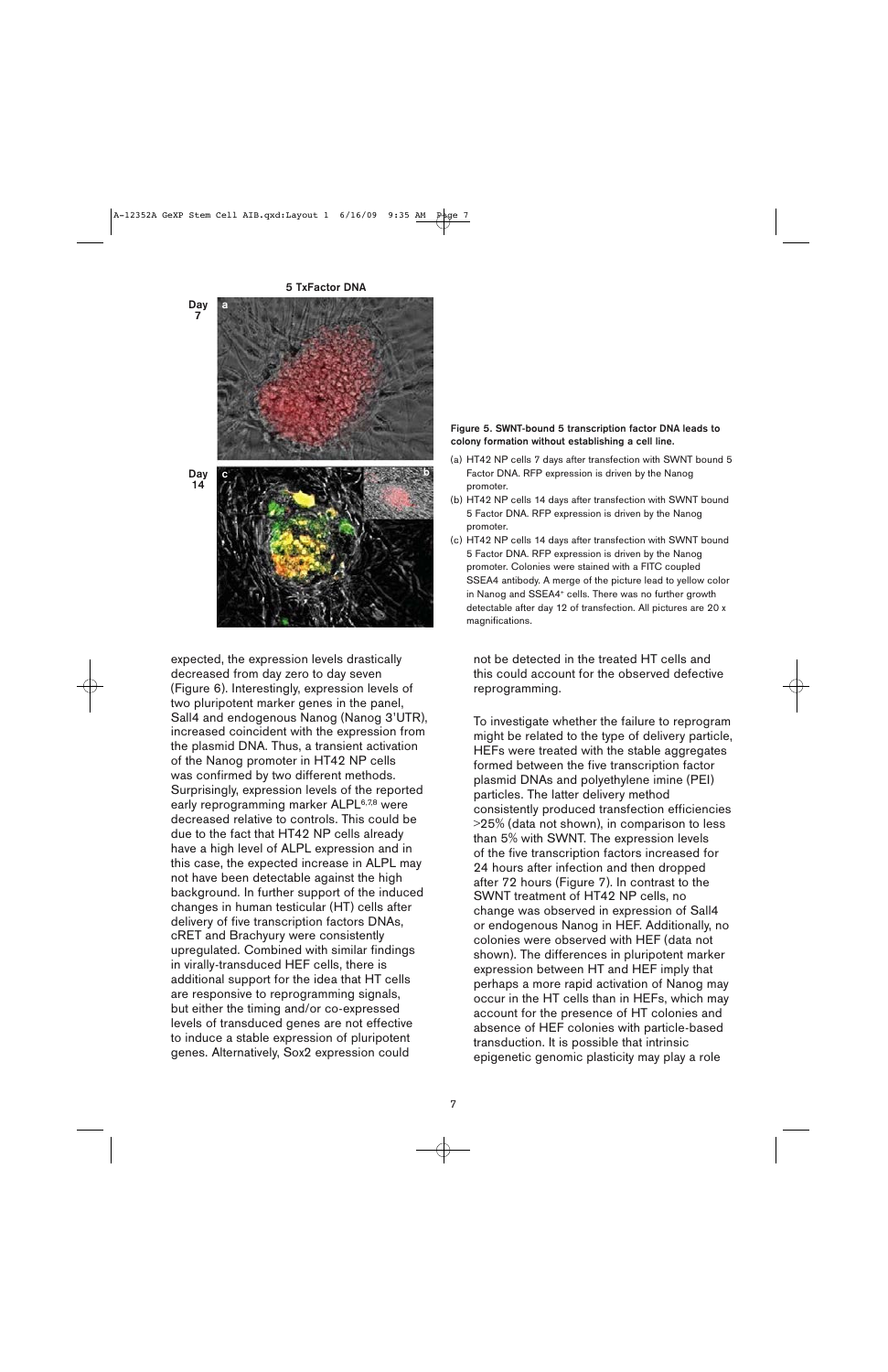





determining the potentiality of different cell types for iPS cell reprogramming. Additionally, the same two genes (cRET and Brachyury) that were upregulated in the HT experiments above were also transiently activated in HEFs (Figures 6 and 7, respectively), suggesting that these genes may be early downstream targets of one or a combination of the transduced cDNAs during the reprogramming process.

#### **Discussion**

The ability to generate iPS cells from patient somatic cells promises regenerative therapy

without the need for immunosuppressive drugs to prevent unmatched cell rejection. However technical and safety obstacles must be over come before this promise becomes reality. Previous work demonstrated the ability to create iPS cells from both embryonic and adult fibroblasts employing retroviral vectors.<sup>12</sup> In this study, we demonstrate the effective delivery of pluripotency genes in both adult human fibroblasts as well as retinal epithelial cells using retroviral vectors. ESC-like colonies were derived from human embryonic fibroblasts (HEF) that were infected with recombinant lentiviruses containing the coding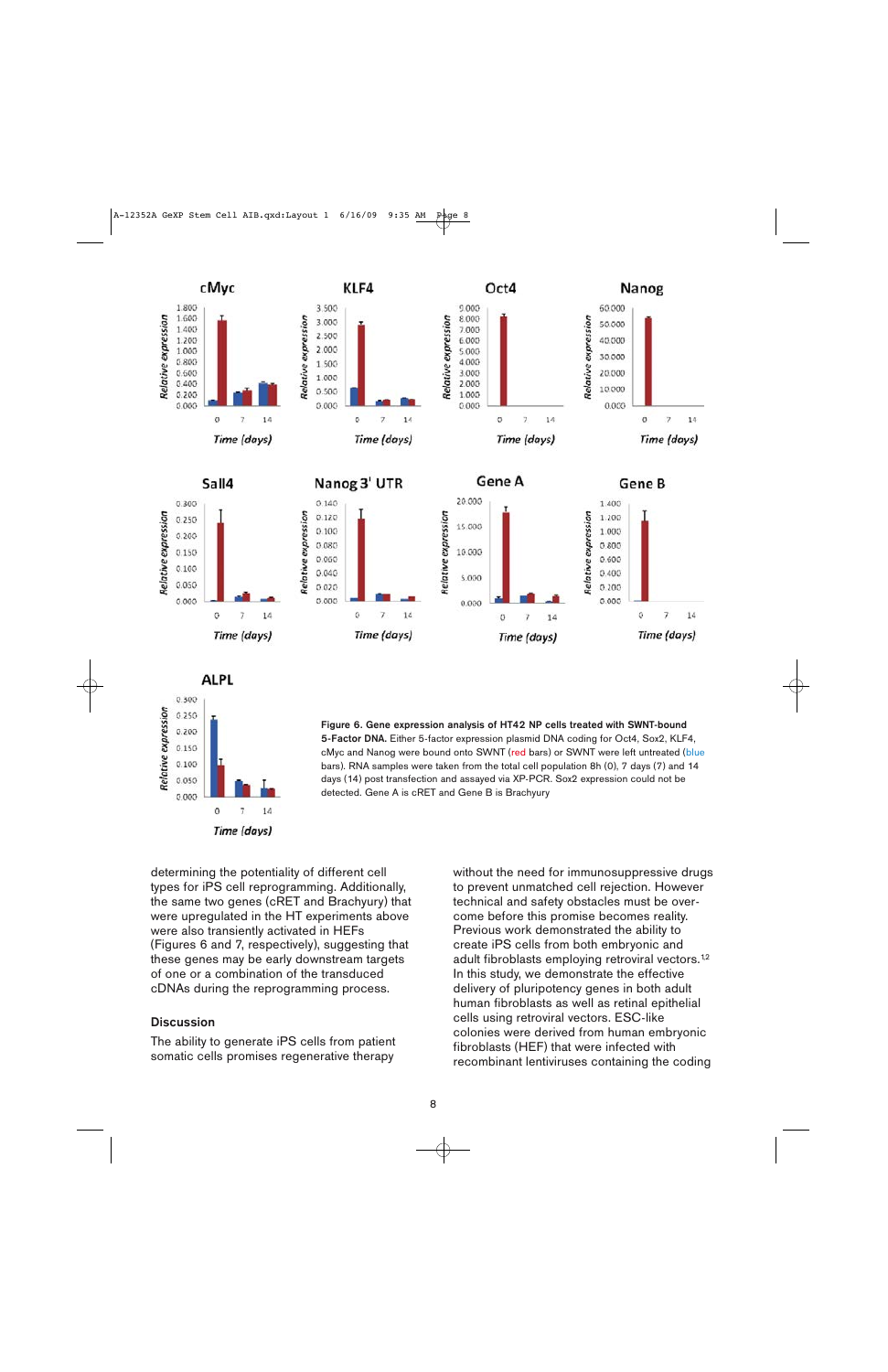

sequences for five transcription factors (Oct4, Sox2, cMyc, Klf4 and Nanog). Expression of a complete set of endogenous, pluripotent marker genes was detected at day 30, strongly implying that these cells were de-differentiated. Further studies are underway to determine if they were truly reprogrammed to the ESCstate. A non-pluripotent stem cell line, derived from retinal pigment epithelial (RPE) cells, grew in hESC-like colonies by expressing only Nanog, cMyc and Klf4. Re-infection of this intermediate RPE cell line with the missing transcription factors (Oct4 and Sox2), however, was not sufficient to induce pluripotency.

Recent work demonstrated that only Oct4 and Sox2 were essential for the reprogramming of embryonic and adult fibroblasts<sup>11</sup> and other factors, such as cMyc, Klf4, Nanog and Lin28, serve to complement and enhance the efficiency of colony formation.4,11

A major obstacle to the use of iPS cells in regenerative therapy is the retroviral vectors used to induce pluripotency. These genomeintegrating viruses have the potential to activate proto-oncogenes and generate tumors. In this study, we demonstrate the first steps toward a technology of a non-viral, particle-based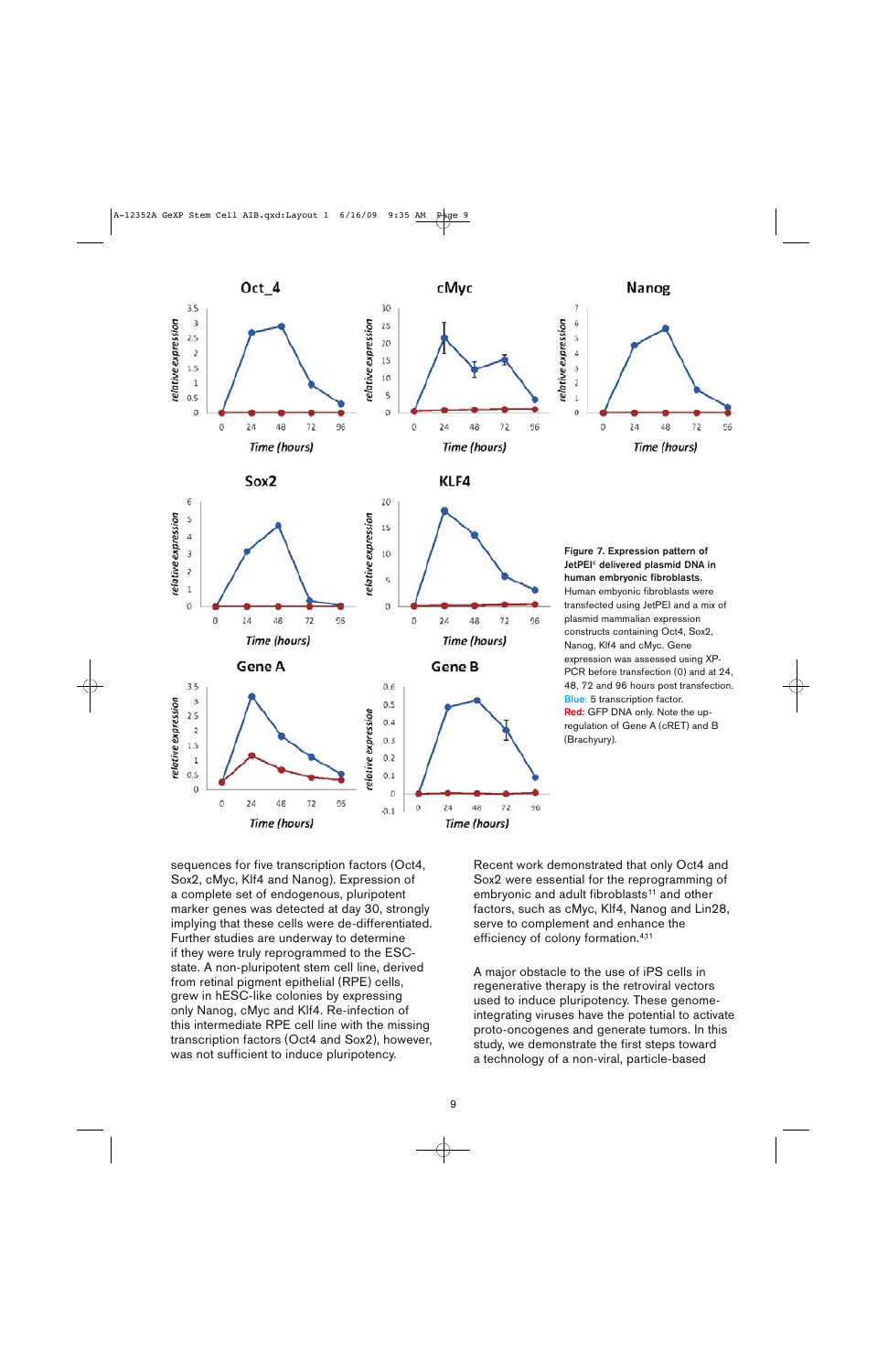gene delivery mechanism with the aim of reprogramming human somatic cells. Single walled carbon nanotubes (SWNT) were used to transfer a mixture of the five transcription factor cDNA plasmids into primary HT cells stably transfected with a Nanog-RFP reporter construct (HT42 NP). The transfected HT42 NP cells demonstrated transient colony formation, endogenous Nanog activation and expression of two suspected indicators of reprogramming, cRET and Brachyury. It is hypothesized that HT cells may have either an epigenetic genomic plasticity, or intrinsic controls, that account for their apparent ease of transient colony formation, Nanog activation and marker gene expression. The transient expression profile of HEFs was determined after introduction of the five transcription factor plasmid cDNAs using PEI particles. Here the same suspected marker genes of reprogramming were transiently upregulated, while no colony formation could be observed within 30 days. Transduction can lead to a heterogeneous population of cells with various plasmid copy number and cells that receive some, but not all the transcription factors. This may account for the uncoordinated timing and expression levels for the five co-transduced genes, resulting in only a few reprogrammable cells.

While the overall efficiency of gene transduction was low, these studies indicate that somatic cells can be effectively reprogrammed to express pluripotency markers with retroviral gene delivery methods. It is also possible to observe minute changes in gene expression after a transient transfection protocol using SWNT. Although there is still much to be done in order to effectively reprogram adult somatic cells for application in the clinical environment, this work demonstrates that the expectation of generating iPS cells for therapeutic purposes is well on its way.

#### Materials and Methods

Lentivirus transduction: Lentivirus production was performed as described.<sup>12</sup> Retinal pigment epithelial cells (RPE) and human embryonic fibroblasts (HEF) were infected with lentiviral particles containing the cDNA of Oct4, Sox2, Klf4, cMyc and Nanog at an approximate MOI of 10. Infected cells were grown under normal

conditions in untreated dishes for six days and subsequently seeded onto mouse embryonic fibroblasts (MEF) feeder cells in hESC medium at a density of 5 x 104 per 10-cm dish. Colonies were picked and clonally expanded with passaging every 3-7 days, onto fresh MEF feeder cells by either trypsinization (RPE) or manual picking and eventual passing using collagenase IV (HEF).

Cell surface marker staining: Rabbit-antihuman Tra1-60, Tra1-81 (Chemicon<sup>d</sup>) and SSEA4 (eBioscience<sup>a</sup>) antibodies were incubated with live cells for one hour in normal growth medium followed by washing and detection of the primary antibody with a secondary, TRITC-labeled sheep-anti-rabbit antibody.

Gene expression profiling: Forward and reverse primers for a 25-gene multiplex (Figure 8) were constructed using eXpress Profiler software (Beckman Coulter). Separate primers were designed to the coding sequence (CDS) and the 3' untranslated regions (3'UTR) of Oct4, Sox2, Nanog, Klf4, cMyc of the same mRNAs to distinguish between endogenous plus exogenous expression (CDS) and endogenous expression only (3'UTR). Additional primer sets were designed for Lin28, Col5A2, mouse GAPDH (to test for feeder layer contamination), human GAPDH, Gene A, Gene B, TERT, Thy1, Rex1 (aka ZFP42), Dppa5, ALPL, beta-Actin, Sall4 and Cripto (aka TDGF1). Primers for the internal control Kanamycin resistance gene (KanR) was also included in the multiplex design. The multiplex reverse transcription-PCR reaction for express profiling (XP-PCR) was performed according to the manufacturer's instructions using the GenomeLab™ GeXP Start Kit (Beckman Coulter), separated by capillary electrophoresis and analyzed in the GenomeLab™ GeXP Genetic Analysis System (Beckman Coulter, Figure 8). Gene expression data was normalized to the internal control gene (KanR), quantified using a standard curve of hESC RNA ranging from 1ng to 500ng, and evaluated with GenomeLab™ GeXP Quant Tool software (Beckman Coulter) using hGAPDH and beta-Actin as normalization genes.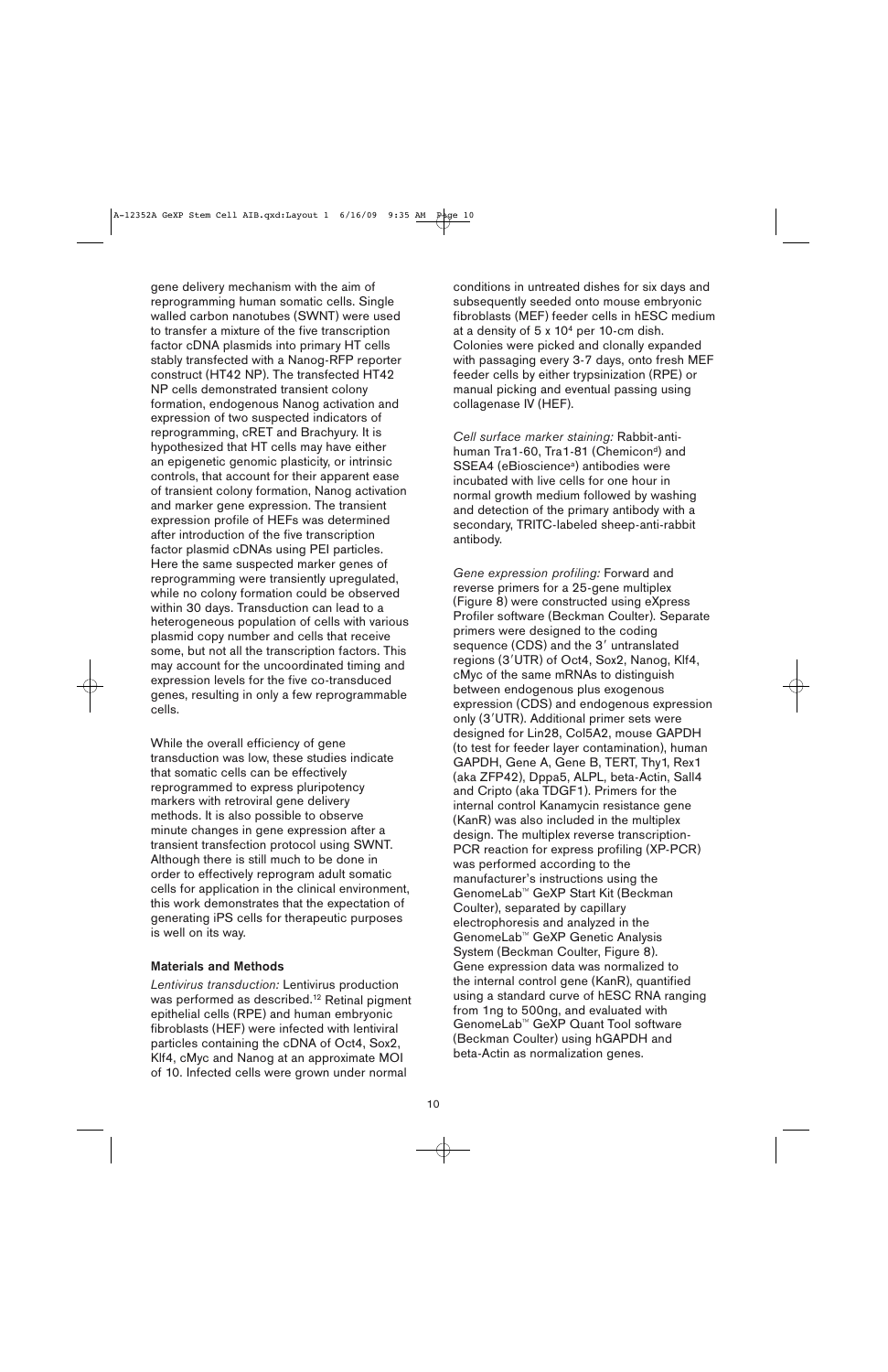| Gene Name                       | <b>Fragment Size</b><br>(nucleotides) |
|---------------------------------|---------------------------------------|
| Klf-4 CDS                       | 147                                   |
| Lin28                           | 158                                   |
| Col <sub>5</sub> A <sub>2</sub> | 164                                   |
| c-Myc_CDS                       | 168                                   |
| mGAPDH 3'UTR                    | 172                                   |
| Nanog_3'UTR                     | 179                                   |
| Sox-2 3'UTR                     | 184                                   |
| hGAPDH 3'UTR                    | 188                                   |
| Oct-4 CDS                       | 195                                   |
| Gene A                          | 205                                   |
| Sox-2 CDS                       | 213                                   |
| Gene B                          | 220                                   |
| TERT                            | 226                                   |

| <b>Gene Name</b>   | <b>Fragment Size</b><br>(nucleotides) |
|--------------------|---------------------------------------|
| THY1               | 235                                   |
| RexX 1 (ZFP42)     | 240                                   |
| Klf-4_3'UTR        | 243                                   |
| DPPA <sub>5</sub>  | 252                                   |
| <b>ALPL</b>        | 262                                   |
| Actin <sub>B</sub> | 266                                   |
| SALL4              | 273                                   |
| Oct-4 3'UTR        | 279                                   |
| Cripto (TDGF1)     | 298                                   |
| Nanog_CDS          | 304                                   |
| Kan(r)             | 325                                   |
| c-Myc-3'UTR        | 366                                   |
|                    |                                       |



Figure 8. Multiplex gene list and electropherogram. Primer sets for twenty-five gene targets (see chart at top) were assembled for XP-PCR reactions, and were then separated by capillary electrophoresis (see electropherogram). Each peak represents the PCR product of a gene. The area under each gene peak is used to quantitate the expression of that gene in each sample.